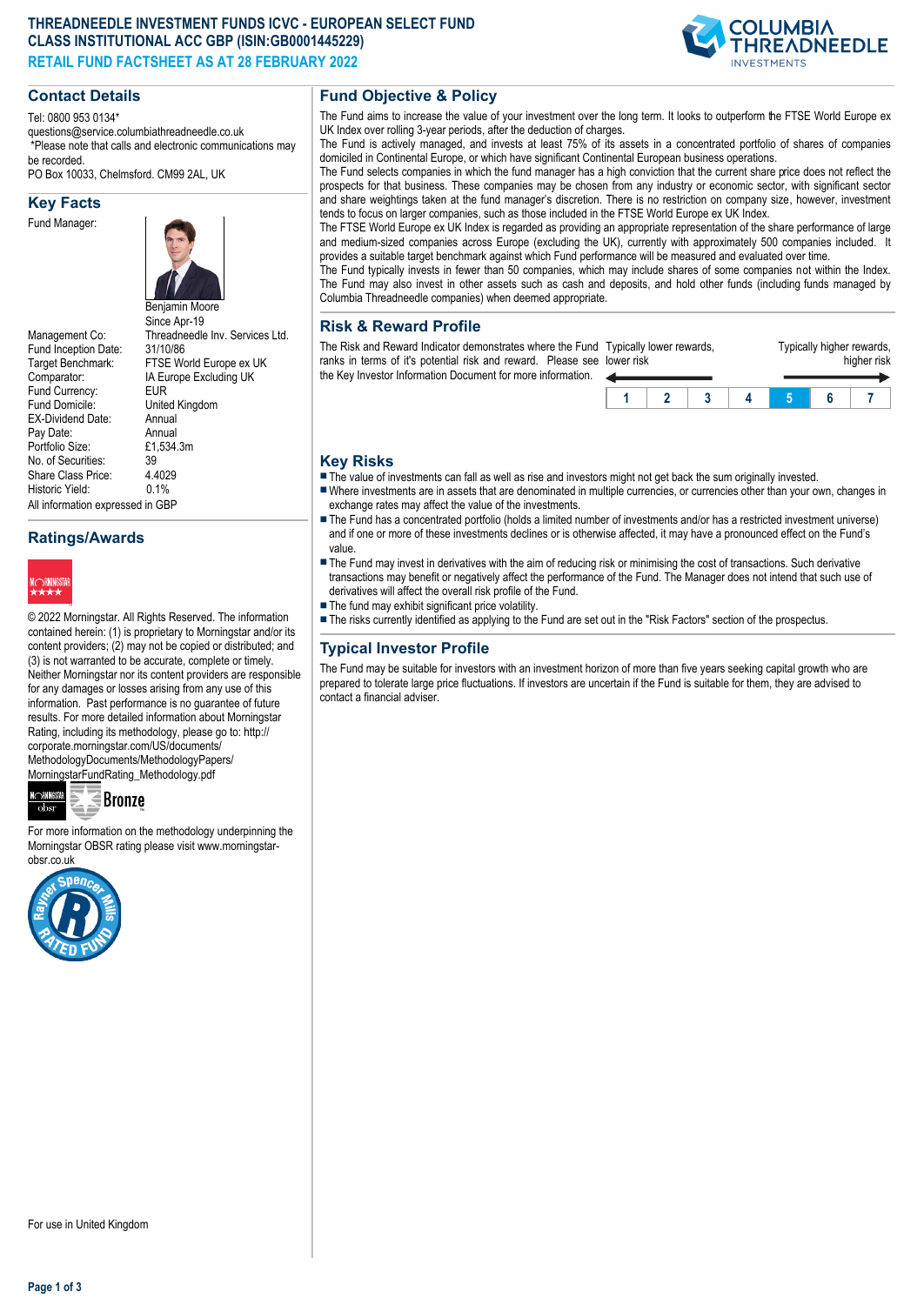# **Holdings & Asset Allocation**

| Top 10 Holdings (%)                 |        |
|-------------------------------------|--------|
| <b>Security Name</b>                | Weight |
| Nestle S.A.                         | 6.3    |
| <b>ASML Holding NV</b>              | 5.8    |
| LVMH Moet Hennessy Louis Vuitton SE | 5.6    |
| SAP SE                              | 4.2    |
| Schneider Electric SE               | 4.0    |
| L'Oreal SA                          | 3.9    |
| <b>Brenntag SE</b>                  | 3.9    |
| Pernod Ricard SA                    | 3.8    |
| Tryg A/S                            | 3.8    |
| Sika AG                             | 3.7    |
| <b>Total</b>                        | 44.9   |

| <b>Weightings (%)</b>         |             |              |             |  |  |  |  |  |  |  |  |
|-------------------------------|-------------|--------------|-------------|--|--|--|--|--|--|--|--|
| <b>Sector</b>                 | <b>Fund</b> | <b>Index</b> | <b>Diff</b> |  |  |  |  |  |  |  |  |
| Industrials                   | 21.3        | 17.3         | 4.0         |  |  |  |  |  |  |  |  |
| <b>Consumer Discretionary</b> | 16.6        | 13.2         | 3.4         |  |  |  |  |  |  |  |  |
| <b>Consumer Staples</b>       | 16.1        | 9.5          | 6.6         |  |  |  |  |  |  |  |  |
| Technology                    | 15.9        | 8.9          | 7.0         |  |  |  |  |  |  |  |  |
| Health Care                   | 12.2        | 15.9         | $-3.7$      |  |  |  |  |  |  |  |  |
| <b>Basic Materials</b>        | 9.3         | 5.1          | 4.2         |  |  |  |  |  |  |  |  |
| Financials                    | 7.5         | 16.3         | $-8.7$      |  |  |  |  |  |  |  |  |
| Energy                        | --          | 4.2          | $-4.2$      |  |  |  |  |  |  |  |  |
| <b>Real Estate</b>            | --          | 1.6          | $-1.6$      |  |  |  |  |  |  |  |  |
| Telecommunications            | --          | 3.5          | $-3.5$      |  |  |  |  |  |  |  |  |
| Utilities                     | --          | 4.5          | $-4.5$      |  |  |  |  |  |  |  |  |
| Cash Equivalents              | 0.9         | --           | 0.9         |  |  |  |  |  |  |  |  |
| Cash                          | 0.0         |              | 0.0         |  |  |  |  |  |  |  |  |

### **Performance**

**Past Performance does not predict future returns. The return of your investment may change as a result of currency fluctuations if your investment is made in a currency other than that used in the past performance calculation.** 

### **10 Years NAV (GBP)**



# **Calendar Year Performance (GBP)**

|                           | 2021   | 2020   | 2019   | 2018    | 2017   | 2016   | 2015   | 2014   | 2013  | 2012  |
|---------------------------|--------|--------|--------|---------|--------|--------|--------|--------|-------|-------|
| Share Class (Net)         | 17.1   | 16.3   | 27.1   | $-10.8$ | 19.3   | 12.2   | 10.9   | 4.3    | 22.9  | 21.9  |
| Comparator (Net)          | 15.8   | 8.2    | 20.4   | $-11.2$ | 17.1   | 18.7   | 8.6    | $-0.8$ | 25.8  | 19.1  |
| <b>Comparator Ranking</b> | 43/138 | 21/134 | 18/126 | 50/120  | 29/115 | 99/110 | 35/104 | 10/99  | 74/90 | 22/85 |
| Target Benchmark (Gross)  | 17.4   | 8.6    | 20.4   | $-9.5$  | 17.5   | 19.7   | 5.3    | 0.2    | 25.2  | 17.8  |

### **Annualised Performance (GBP) 12M Rolling Period (GBP)**

|                           | 1 YR   | 3 YR   | <b>5 YR</b> | <b>10 YR</b> | $\frac{03/21}{02/22}$ | $\frac{03/20 - 0.21}{02/21}$ | $\frac{03/19}{02/20}$ | 03/18 -<br>02/19 | $\frac{03/17}{02/18}$ | 03/16 -<br>02/17 | $03/15 -$<br>02/16 | $03/14 -$<br>02/15 | $03/13 -$<br>02/14 | $\frac{03/12 - 03/12}{02/13}$ |
|---------------------------|--------|--------|-------------|--------------|-----------------------|------------------------------|-----------------------|------------------|-----------------------|------------------|--------------------|--------------------|--------------------|-------------------------------|
| Share Class (Net)         |        | 10.7   | 8.5         | 10.3         | 0.3                   | 20.8                         | 12.0                  | $-2.7$           | 13.7                  | 18.5             | $-0.4$             |                    | 8.6                | 24.6                          |
| Comparator (Net)          | 5.8    | 8.6    | 6.5         | 9.2          | 5.8                   | 14.6                         | 5.4                   | $-5.5$           | 13.3                  | 24.8             | $-2.2$             | 4.2                | 16.4               | 18.2                          |
| <b>Comparator Ranking</b> | 20/138 | 26/128 | 24/114      | 16/85        | 120/138               | 24/135                       | 16/129                | 25/122           | 54/115                | 100/112          | 36/105             | 4/101              | 86/91              | 6/86                          |
| Target Benchmark (Gross)  |        | 9.9    |             | 9.7          | 8.9                   | 14.4                         | 6.5                   | -3.3             | 12.7                  | 27.3             | $-5.2$             | 5.2                | 15.4               | 18.6                          |

Source Morningstar UK Limited @ 2022 as at 28/02/22. Based on the bid-to-bid and assuming income is reinvested including ongoing charges excluding entry and exit charges. Index returns include capital gains and assume reinvestment of any income. The index does not include fees or charges and you cannot invest directly in it. The Investment Association (IA) is the trade body representing the UK investment management industry.

Annualised performance measures how much an investment has grown on average each year.12 month Rolling Period shows annualised average returns for the periods stated.